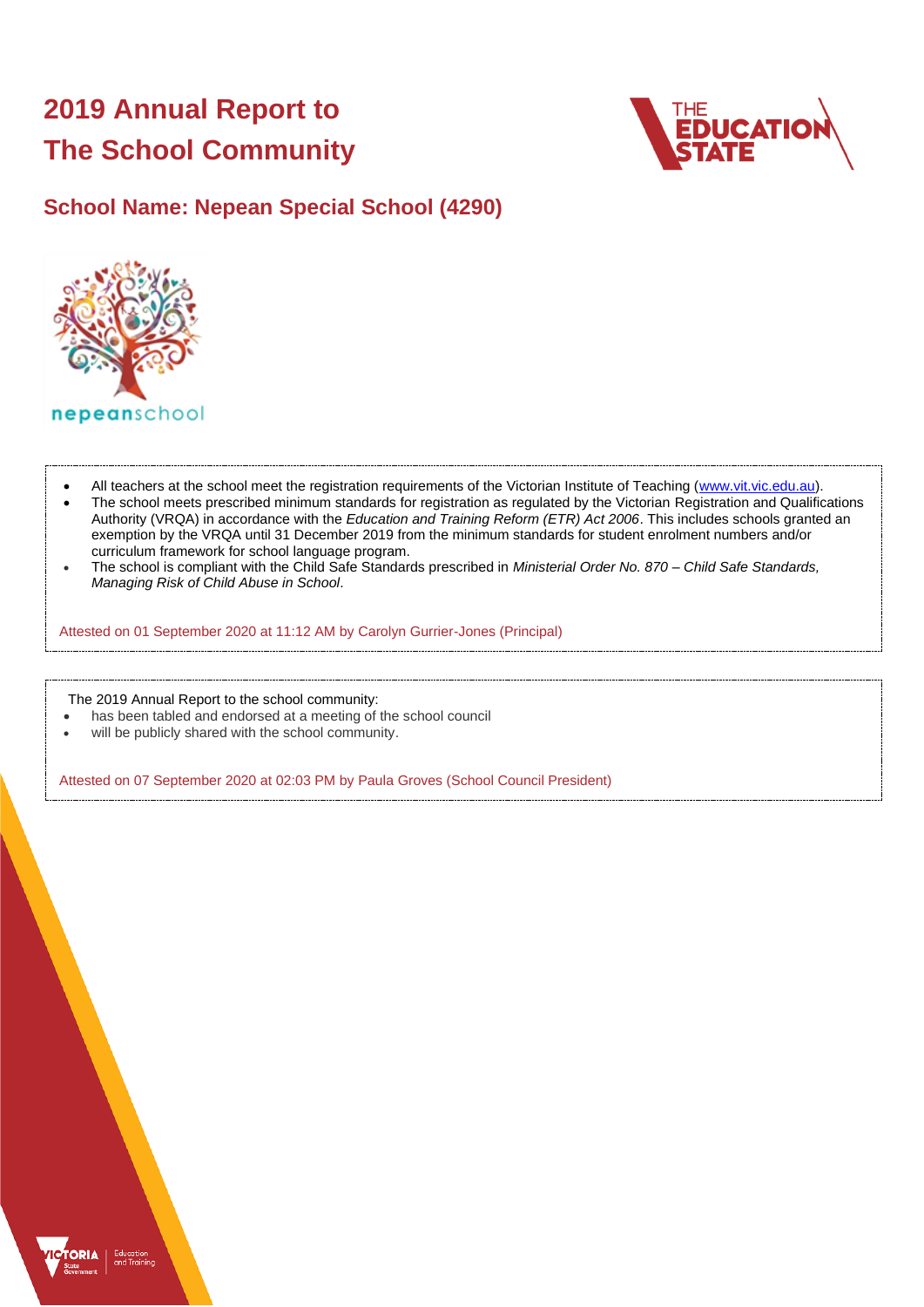# **About Our School**

### **School context**

Nepean School is a government funded specialist school for students aged 5 – 18 years, with a physical disability and/or complex health impairment. The school first opened in 1925 and moved to the current, purpose built site in 1980.

Our vision and purpose is to provide an innovative, inclusive and supportive learning environment for students with physical disabilities and complex health needs. We are committed to working with students towards their individualised learning goals to realise their potential. We aim to instill confidence and resilience in students to so they can experience and contribute to society in meaningful and rewarding ways.

We offer comprehensive individual learning for all students, across all curriculum areas for students at the early stages of learning through to students accessing VCAL & VET programs. The flexibility of individualised learning enables students to have an option of either full time or dual enrolment with a range of settings depending on their learning needs.

Our students present with a wide range of disabilities and impairments, with 60.87% of our students having more than one disability/impairment. These disabilities, impairments and neurodevelopmental disorders affect all aspects of a student's life, from their physical and gross motor development to their communication and language development, play and social skills. To best meet the diverse range of learning needs of our students, we have developed a transdisciplinary teaming model which draws on the expertise of special education teachers (including early childhood, primary and secondary trained teachers) physiotherapists, occupational therapists, speech pathologists, music therapists, wellbeing officers and registered nurses. Our transdisciplinary teaming model blends the knowledge and skills of our staff to provide holistic and integrative educational experiences for all our students.

Our upward enrolment trend continued, with enrolments increasing to 134 by the end of 2019. The student population was made up of 76 male students and 57 female students. Our student demographic continues to diversify bringing multicultural richness to our school community. We have students from England, Fiji, New Zealand, China, Afghanistan, India, Samoa, Egypt and Germany learning alongside students born in Australia. Four of our student population identify as being of Aboriginal or Torres Strait Islander descent.

As one of only four schools that cater for students with physical disabilities and complex health impairments in Melbourne, we have an extensive Designated Transport Area which includes the suburbs from Mentone to Mt Martha, Somerville to Tooradin, Koo Wee Rup to Pakenham, Berwick through Narre Warren to Cranbourne, Frankston and Seaford. 88.41% of students catch DET provided buses to and from school each day.

The culture and ethos of Nepean School is constantly nurtured to ensure that our vision and values are embraced and respected by our school community. Our school rules, focused on kindness, are the foundation of our classroom agreements, student leadership roles and student led activity days.

School Motto Together we Achieve the Extraordinary

School Rules

- Kindness to Ourselves
- Kindness to Others
- Kindness to the Environment

# Values

- Excellence and best practice in learning and teaching
- A sense of belonging through social connectedness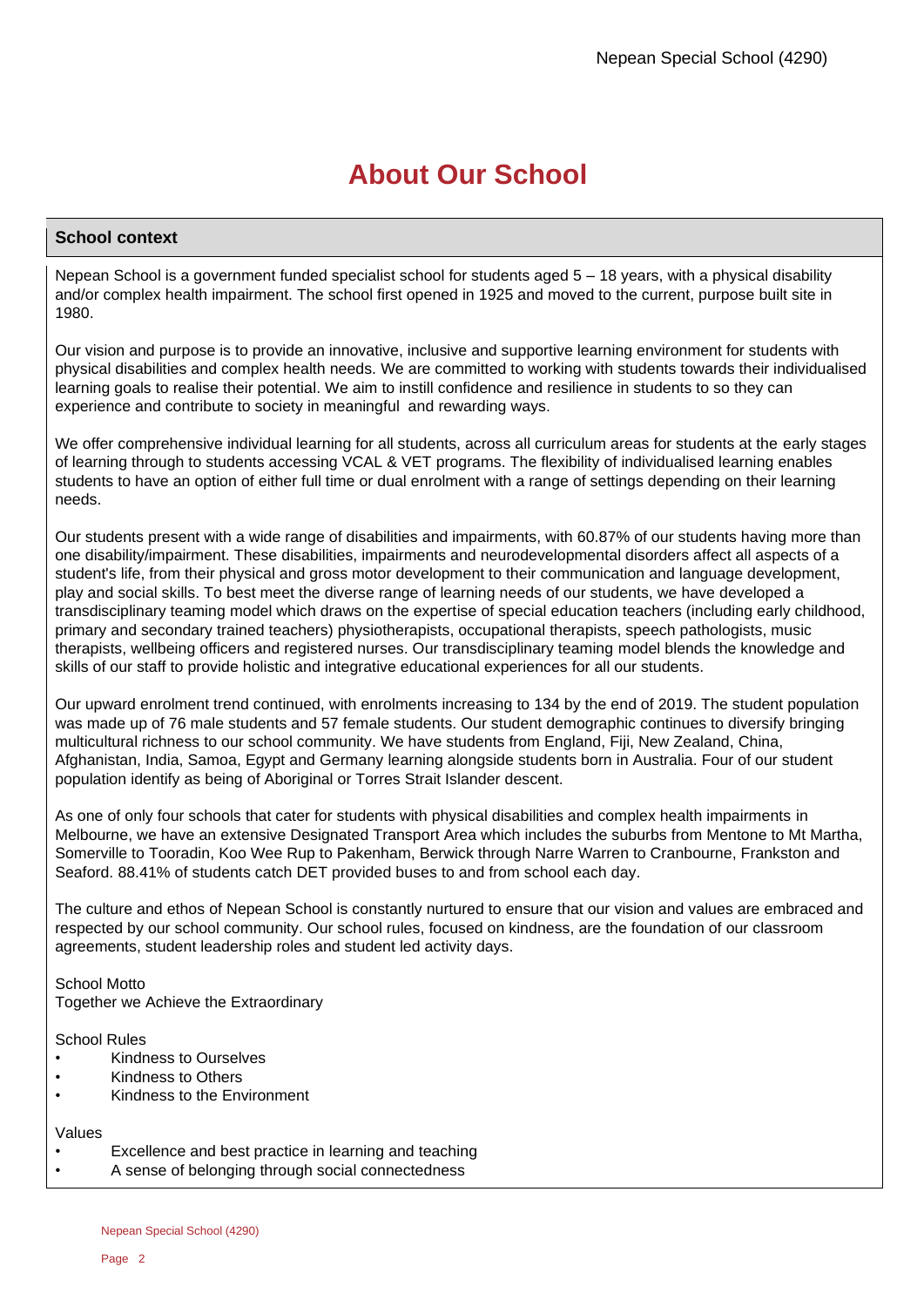- Creating and celebrating success together
- Teamwork and perseverance
- Respect
- Communication and empowerment
- Independence and a strong sense of self
- Equity

Across 2019 the staffing profile of the school changed as our social worker took up another position, we appointed an experienced Occupational Therapist with expertise in SW-PBS and social and emotional learning, in line with our Strategic Plan goals. We were also able to appoint an ICT Manager to oversee the growth and development of ICT resources and infrastructure across the school which is so critical for our student's learning. The school staffing profile consists of -

- 25 FTE teachers, including 2 Principal class
- 4 FTE physiotherapists
- 4.4 occupational therapists
- 4 FTE speech pathologists
- 2 music therapists
- 2 registered nurses
- 44 education support officers
- 1 well being officer
- 1 ICT Manager .8

We remain committed to a distributive leadership model and developing the leadership capacity of all staff. In 2019 we were able to appoint a Leading Teacher to align with the Literacy priority in our Strategic Plan and appoint an acting Learning Specialist for one year. We introduced an ES Leadership role and now have one staff member overseeing the placement, professional learning and performance of our ES staff. We had active Consultative, Leadership, School Improvement and Professional Learning Teams in place across 2019.

In 2019 our overall school performance continued to be very high and saw the school placed in the 'Influence' Performance Group. We saw an increase in the Participation domain, with a 13.8% increase over the past three years. We were also able to maintain very high and high results in the School Climate domain, with 75% positive endorsement of Collective Efficacy and 67.7% positive endorsement in Academic Emphasis.

# **Framework for Improving Student Outcomes (FISO)**

### Building Practice Excellence

KIS: To improve student learning outcomes through mentoring and collaboration in Professional Learning Teams. To support the implementation of this KIS, our Professional Learning Team (PLT) structure was refined with a Learning Specialist/Leading Teacher leading each PLT, made of teachers with like groups of learners. Following feedback from 2018, we also introduced an additional PLT for graduate teachers and teachers new to Nepean. PLTs had an allocated session in their timetables for these meetings to occur each week.

Our intended outcomes were to embed the practice of formative assessment and to develop consistency and moderation of assessment data, which we partially achieved. As our PLTs began their work, developing an assessment template, it became apparent we needed to support some teachers in their assessment practice. This led to the creation of Assessment folders for each class, containing relevant assessments, PLTs were then able to work through these. A common assessment template was created to measure progress against ILP goals, 100% of teachers trialled this, with staff working with our complex learner cohort finding these most useful. We were also able to use teacher feedback to create a 'Term Overview' in Term 4, this listed when each assessment was due across the term. Staff feedback was that this was highly useful.

Our Staff Survey data in Teaching and Learning - Practice Improvement module surpassed our 82% target, with a 92.3% endorsement. Our score in School Climate - Academic Emphasis was also significantly higher (67.7%) than the special school mean of 53.3%.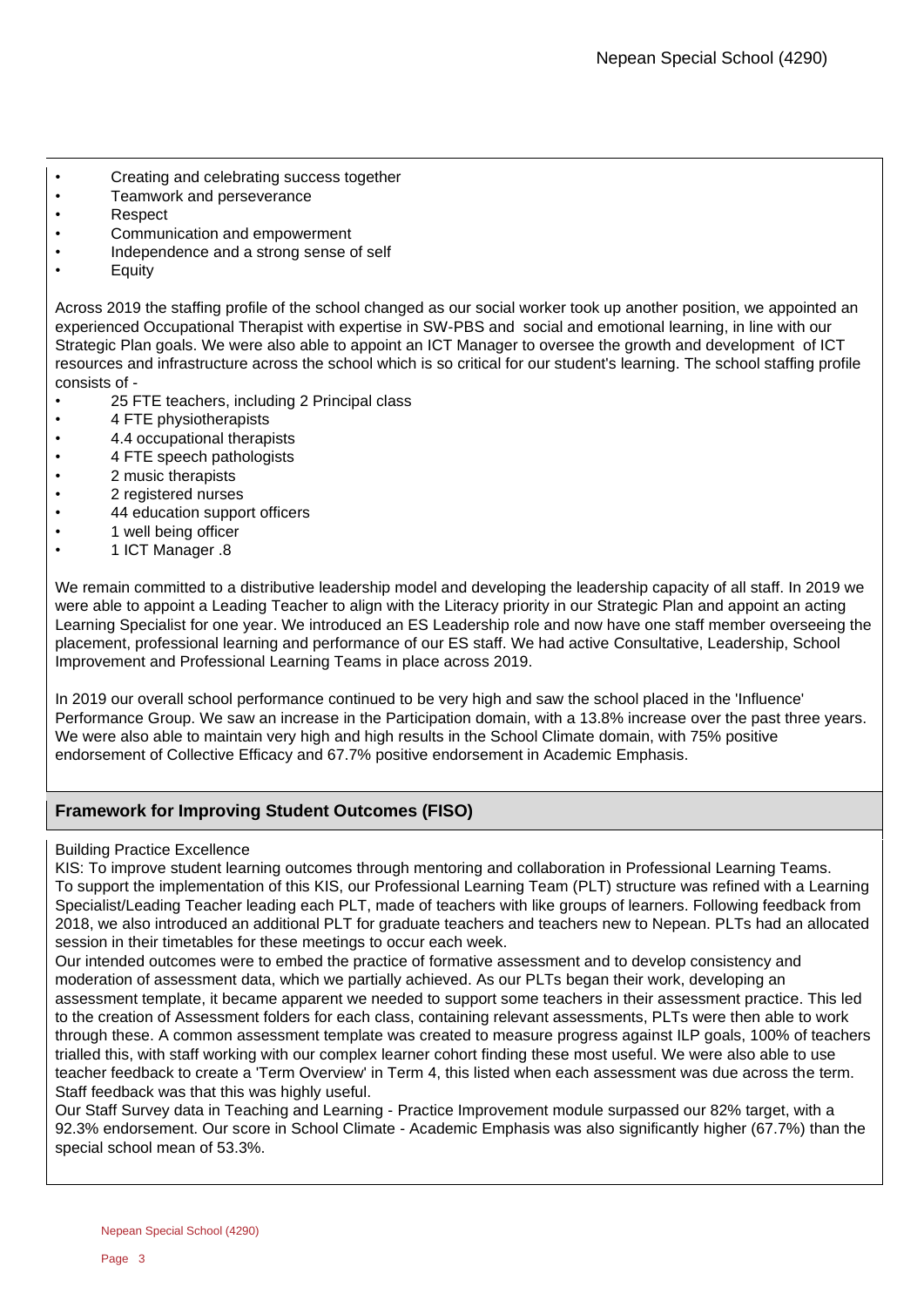Setting Expectations & Promoting Inclusion

KIS: To develop a common understanding of how each child communicates across the school.

To support the implementation of this KIS,

Our intended outcomes were that our staff will have increased knowledge and understanding of each student's communication goal's, their progress and how they can assist students to use their communication systems in multiple settings, these outcomes were achieved through the creation of a Data Wall. Our Data Wall showed where every child was on the communication continuum. The Speech Pathology team, in consultation with teachers, updated this data wall each term and collected statistics about how students were progressing. We were able to use this data to shape the way our speech pathologists and teachers worked with an external consultant each fortnight to develop students communication skills and how staff could work to develop these. One of our key learnings from this work was that our autonomous communicators are all students who use speech and that our students using AAC were not progressing through to autonomous communicators in the same way as our verbal students. This led to us focussing on how we could work with this student cohort. The senior speech pathologist undertook training in a new assessment, Roadmap of Communicative Competence (ROCC), which identifies how students are progressing towards autonomy across 10 different areas. The speech team were able to start using this assessment with selected students to pinpoint what areas we needed to focus on with those students for them to become autonomous communicators. How and when we use this assessment will be critical work in 2020.

Our Staff survey target in Collective Efficacy was 82%, with the data showing 75% endorsement. Our Collective Responsibility target was 90%, all staff showed an 88.2% endorsement, however the teacher/principal scores showed 90.1% endorsement, highlighting the impact the high number of ES staff have on survey data.

KIS: To implement a whole school literacy approach.

To support the implementation of this KIS, a Leading Teacher (Literacy) was appointed. This LT, along with our senior Speech Pathologist undertook a 5 day training program in Balanced Literacy. These staff worked closely with a consultant each fortnight to examine practice in every classroom, provide feedback and guidance for our teachers and speech pathologists running Balanced Literacy Sessions.

Our intended outcomes were that teachers would become more proficient in assessing students literacy skills and that students will have more differentiated literacy approaches. As staff became more confident in the Balanced Literacy program, students were provided with more regular opportunities for reading, writing and working with words. Assessment kits for emergent literacy learners were created. We also invested in updated PM Benchmarks kits for conventional literacy learners. A staff meeting was set aside for professional learning with Nelson (Cengage Australia) to upskill teachers in undertaking running record assessments.

Our ATSS data shows that our students indicated strong agreement with statements in the Effective Teaching Practice for Cognitive Engagement domain, ranging from 82-88% positive endorsement.

Evidence Based High Impact Teaching Strategies

KIS: To implement the RRRR framework.

To support the implementation of this KIS, all our students the opportunity to participate in the Attitudes to School survey (ATSS) for the first time.

Our intended outcomes were that students sense of well being and resilience will improve and our levels of student engagement would increase. Our students used the 'easy English' template to complete the ATSS. Whilst our data revealed only 77% of students 'feel they belong at this school' which was less than our 90% target, and 84% of students indicating they like school, less than the 90% target, the Social Engagement domain of the ATSS remains high with the school stage transitions showing 100% positive result, trending upward. 81% of students indicated they feel 'connected to the school' which is higher than the special school figure of 75%.

Teachers continue to implement the RRRR framework within their Personal and Social Learning programs. 100% of students have Personal and Social Learning goals as part of their ILP. To support teachers implementing these programs, our Well-Being team undertook training in DrumBeat and Rock and Water self awareness programs.

Health & Wellbeing

KIS: To implement the SW-PBS to impact on social and emotional student learning.

To support the implementation of this KIS, we were able to appoint an Occupational Therapist experienced in SW-PBS and social and emotional learning.

Our intended outcomes were that staff would demonstrate skills and understanding of tier 2 SW PBS strategies and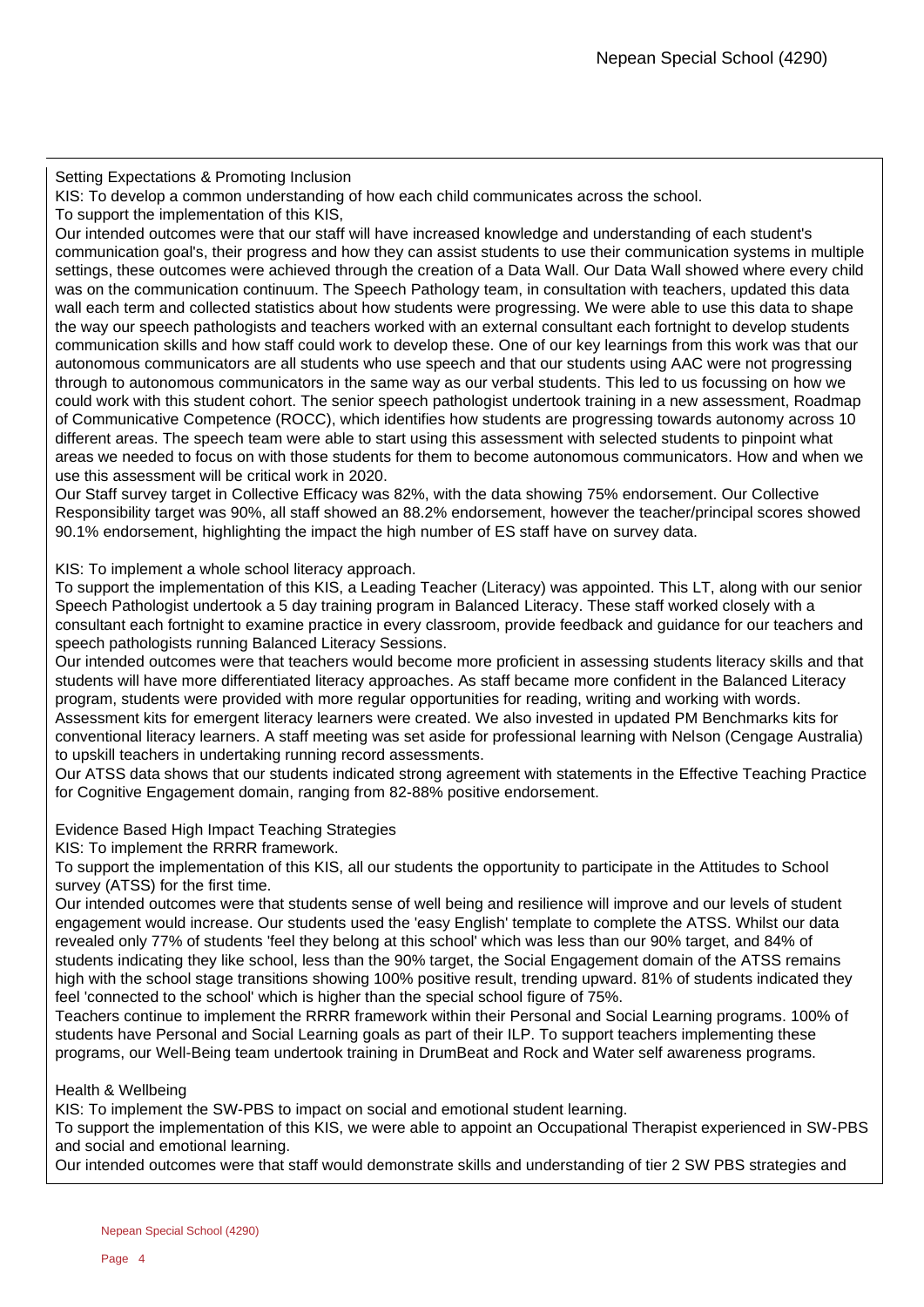that staff will demonstrate skills and understanding in implementing trauma informed practice in their classrooms. 100% of staff participated in a one day program on Trauma and its impact on development and learning. Our Well Being OT also collated and reviewed all our SW-PBS documentation and protocols, a Well Being team was formed and have commenced work on identifying what positive behaviour looks like in a variety of contexts across the school and compiling resources around Tier 2 strategies and responses.The Well Being OT working alongside teachers in classrooms to collect and analyse behaviour data and implement Tier 1 and 2 strategies to support students, which included school wide adopting of 'now and next' language, visual schedules and video modelling. Whilst working on Classroom Agreements, we decided to extend these to learning spaces beyond the classroom, such as specialist areas, the playgrounds and in Personal Care. 100% of school environments now have prominently displayed agreements about what learning looks like, sounds like and feels like for that space. We also aligned these agreements to our school rules so that students had concrete examples/models of the expected behaviours. All these agreements are presented in an accessible format.

# **Achievement**

Much of our work in 2019 was anchored in our Strategic Plan goal 'to maximise student literacy and communication in all contexts across the curriculum' and key improvement strategy 'to develop a common understanding of how each child communicates across the school'. Our Senior Speech Pathologist and Leading Teacher (Literacy) were key drivers for this across the school. They continued to work closely with a specialist consultant to unpack what was happening in Literacy sessions in every classroom, provide guidance support and training for teachers and ES and collecting data. Their work included -

- planning an observation schedule for every class

- debriefing with the class teacher, and class speech pathologist

- identifying areas for further training

- planning and running training for staff, both formal (e.g. Running Records PD) and informal (e.g. lunchtime PODD chat group)

- modelling sessions and teaching strategies

- creating resources for use in classes

- sourcing appropriate assessment tools

- supporting teachers to ensure that every student was assessed with either Emergent Literacy Assessment or a PM Benchmark Assessment

- running a variety of training sessions for families

As a result of this work, a data wall was created that showed every student's communication competence and whether they were emergent or conventional literacy learners. The data wall was updated each term, analysed and compared. Some of our key learning across the year were -

- students moved quickly from 'beginning communicator' to 'emergent communicator' (8% in Term 1, 2% in Term 2, 1% in Terms 3 & 4)

- the 'transitioning communicator' stage had most students each term (42% in Term 1, 43% in Term 2, 53% in Term 3, 60% in Term 4)

- all our 'autonomous communicators' use verbal language

This led to rigorous discussion about our students who use augmentative and alternative communication (AAC) to communicate. Why weren't they progressing through to becoming autonomous communicators? What were the barriers and how can we break these down? We see the ROCC assessment as being a vital tool in helping us understand where students will need support to become 'autonomous communicators'. The assessment was trialled with a number of students across the school and we were able to use their data to make immediate changes in the way we worked with them, for example one domain in the ROCC assesses 'responsible for system availability at all times' and we realised that by staff packing up and carrying devices between school settings, we were inadvertently taking this responsibility away from the student. By making this the student's responsibility, we are encouraging their independence and helping them realise the importance of their voice. Using the ROCC on students across the school will be a priority moving forward.

In relation to our target of 87% of students achieving 'good' or above in English, 94 (70%) of our students achieved this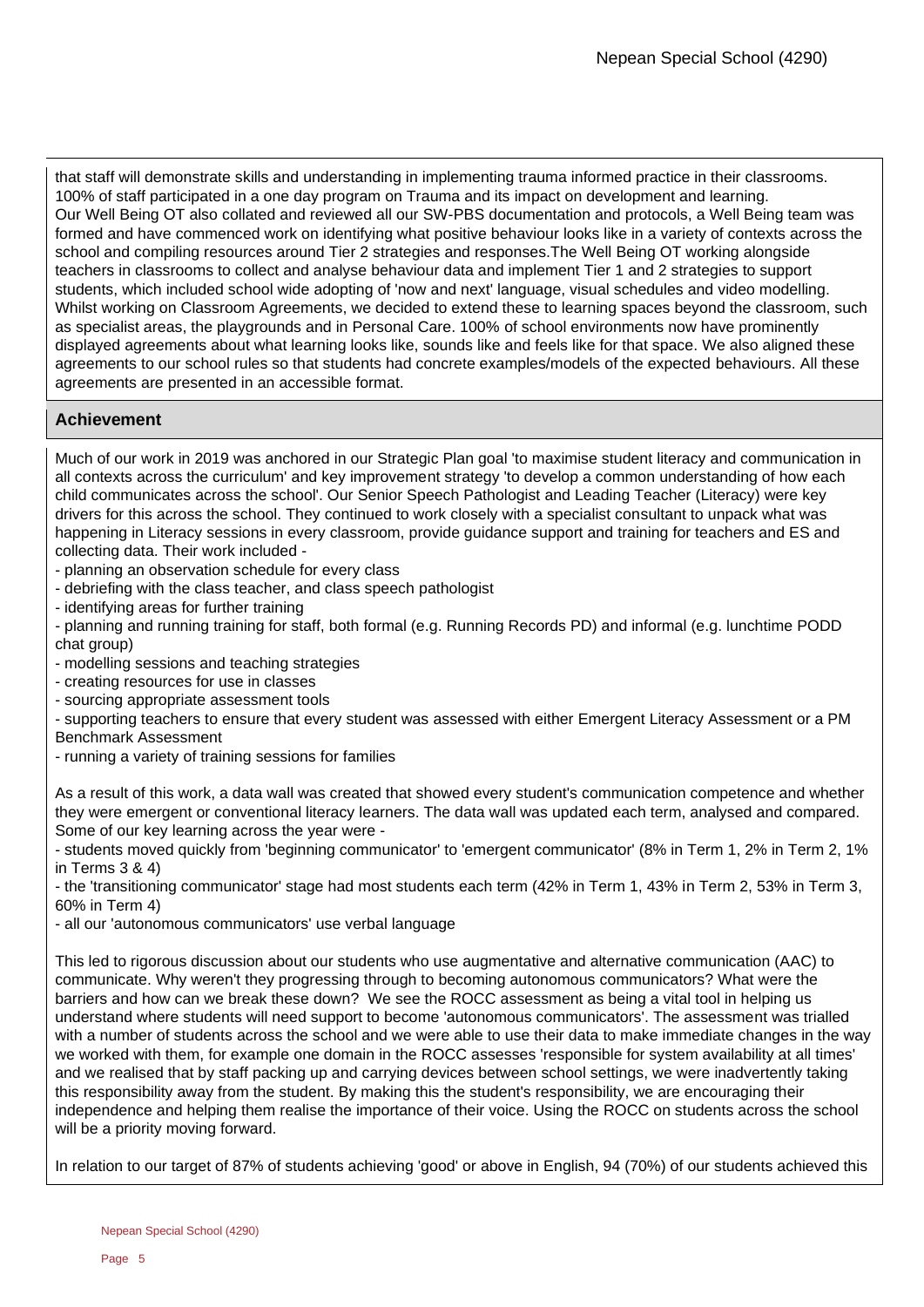in their end of year reports. Whilst under the target, it is important to note that the semester cycle of Individual Learning Plans can see new goals put in to an ILP in the second part of the year. Having only 6 months to work on this goal may not be enough time for some students to develop consistency and competence at the 'good or above level'. When we extrapolate semester data, we can see student progression in English, for example in Semester 1 3 students were working at Level A, in Semester 2 only 1 student was working at Level A. Similarly, 10 students were working at Foundation level in Semester 1, and 5 students in Semester 2, however Semester 2 data showed increases in Levels 2:00, 2:50, 3:00 and 3:50. So although our target was not met, it is clear that students are making incremental gains in all strands of English.

All students at Nepean are funded through the Program for Students with Disabilities. Their learning progress is assessed through both formal and informal tools. The most important part of this process is moderation, where teachers and therapists discuss what a particular child's learning looks like in different contexts across the school, identify enablers and barriers to that child's learning and strategies to support them. Out of a total of 1,352 individual goals (for all students), only 38 of these goals (across the curriculum) were recorded as making 'little progress' (2.81%).

# **Engagement**

As part of our work implementing the Resilience, Rights and Respectful Relationships framework in 2019, we introduced a new way of representing Personal and Social Learning in our Individual Learning Plans, with clear links back to the Victorian Curriculum. It was important to take this step to ensure we covered the breadth of the curriculum for all our learners. The four strands of the Personal and Social Learning Capability are covered across the year, with teachers being able to select the content descriptor at the curriculum level for each individual child, this is included in every student's ILP. In the end of year report, teachers comment on student's learning within the capabilities and include a photo of the student demonstrating their achievements.

Staff continued to build their skills in delivering the RRRR framework through activities and sharing at weekly staff meetings. These curated activities allowed staff to experience them first hand and share ideas of how they could be modified and adapted for different learner cohorts. Staff began looking at the Gender and Identity and Positive Gender Relations topics more closely, we need to continue to explore these resources to find the best approach for our students.

We continued to implement a variety of programs to develop student's social and emotional learning, these were highlights of the school year and included -

- House Sports events each term, run in partnership with Frankston High School Sports Leadership group, these team events helped build cross age peer relations, develop play and communication skills, develop social engagement and the opportunity to have some fun!

- Music Festival, in conjunction with St Bede's College and local musicians, this day provided structured and unstructured opportunities for students to engage in music together. One of the most popular parts of the day was the 'roving musicians' in the bus bay at the end of the day.

- lunchtime clubs, these clubs were set up by students and run with supervision during the lunch break. We ran a Courage Club, Lego Club, Gaming Club, Glee Club and School Band. For the first time we also introduce a Junior Glee Club for younger students. Our Wellbeing Officer also ran a community event each term. These were hugely popular with students, staff and families alike. Along with a BBQ lunch, a disco and a market day, there was also a Talent Show which saw students and their families performing across an afternoon showcasing their amazing juggling, acrobatic, singing, dancing, drumming and drama skills.

Due to the significance of student's health and disability needs, many students experienced prolonged absences due to orthopaedic/neurological surgeries, seizure episodes, infections, organ failures, pneumonia and influenza. Our process during these times, is for the teacher and registered nurse to maintain regular contact with the family and medical teams as appropriate. Teachers also strive to maintain a connection between students by facilitating video/voice calls. We plan student's return to school following hospitalisations carefully, using strategies including altered attendance and timetables. Going forward, we see the creation of a teaching role specifically to maintain home/school links during hospitalisations and recovery at home, as a pivotal part of our engagement and wellbeing strategy.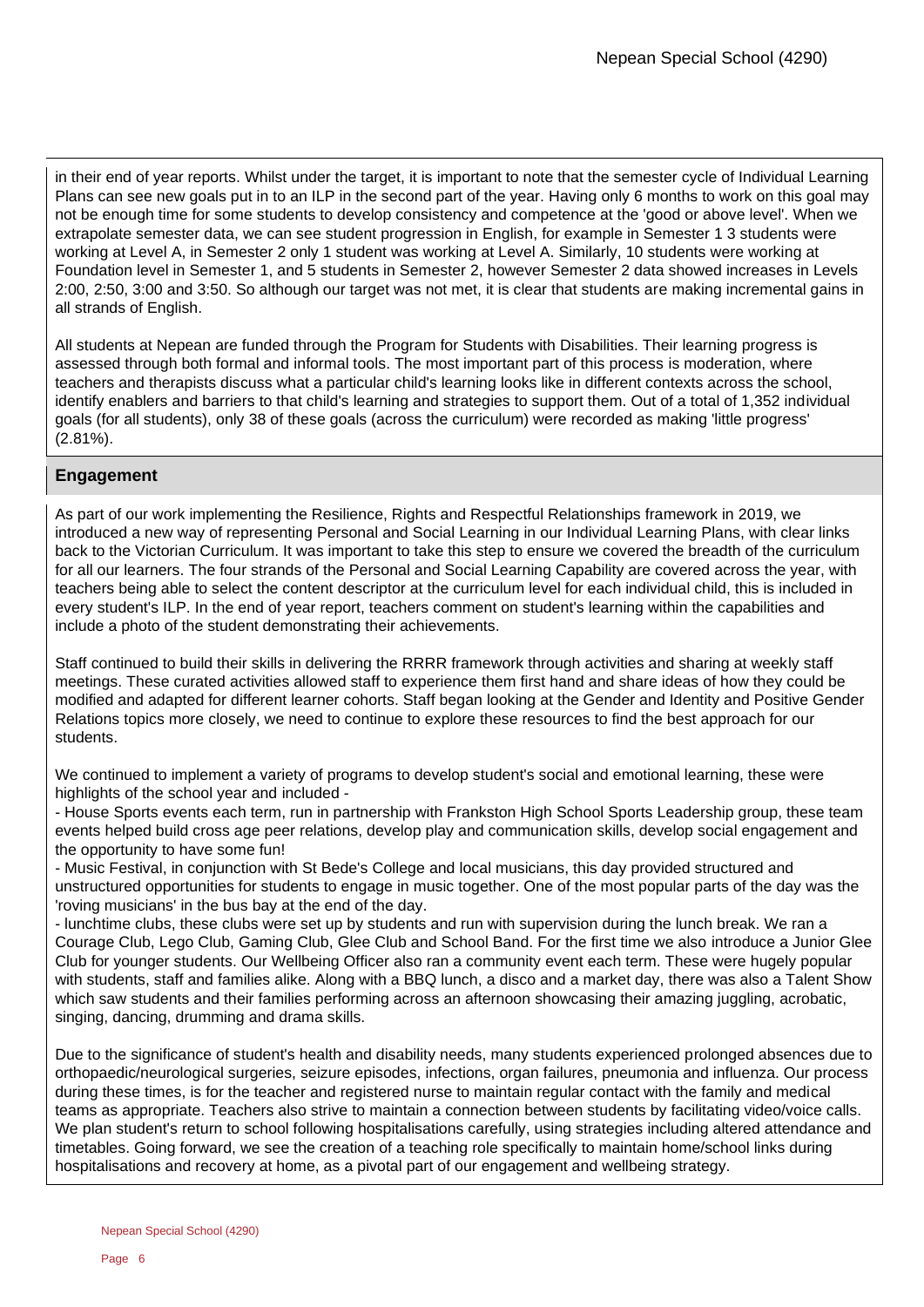Across 2019 we also started to explore the impact of positioning (of the student) on both their engagement and learning outcomes. The consultant worked with our Occupational Therapy team and classroom teachers to review how every student was positioned for learning and what we could do to optimize their learning. As we worked alongside our consultant it became clear we needed to undertake significant work to ensure that every student could be appropriately positioned for their learning. Despite extensive investigation of classroom furniture, there was nothing commercially available to suit the needs of our students. We sourced an interstate company with expertise in classroom furniture for students with disabilities and had tables custom made. Student's were prescribed a work surface (height, dimensions, cut out, tilt, contrast) and a class chair as appropriate. With the support of the external consultant we also analysed how students access their learning and what supports they need, from physical supports (grab bars and arm gaitors) to technology supports (switches, mounts, interface boxes). This work led to every child using alternate access to having an individualized 'kit' made up with everything they need for learning. This kit goes everywhere with student so they can be set up for learning in any school environment. Along with benefits for student's learning, we have been able to share this work with families who can then use these strategies at home, providing consistency for students but also support for families, this will continue to be a focus in 2020.

# **Wellbeing**

We continue to work developing and refining our approaches to School Wide Positive Behaviour Support. We have a strong SW-PBS team made up of teachers, therapists and education support staff, who meet regularly and are developing behavioural expectations for all the areas across the school. Each classroom, specialist area and learning space across the school has a classroom agreement which outline what learning looks like, sounds like and feels like in that space, presented in an accessible format for all students. We have worked together to create a document which outlines the skills, values, attitudes and behaviours that align with our school rules, and identifies key skills for explicit teaching for each rule.

In 2019 we used the accessible format of the Attitudes to School Survey and had our highest number of respondents. Whilst the accessible format provided clarity and understanding for some cohorts of students, it was still visually complex for many of our learners. Adapting this to provide a technology based option, with text to speech output, one question per page and a variety of access methods for completion, will enable more of our students to meaningfully participate. The Social Engagement domain shows little variance between genders, with boys (83%) and girls (80%) happy to be at this school and 81% of students feeling connected to our school, this is significantly higher than the statewide special school score of 75%. When we analyse the data for the Student Safety domain, despite 77% of girls responding that they feel safe at school, it becomes evident that we need to further support our female learners to empower them to seek support dealing with bullying, with only 63% of female students responding positively to 'I know where to get help if someone hurts me or if I feel upset'. Unpacking this with our female learners will give us insight into which parts of our processes we need to improve, how and why.

We are committed to improving student voice and agency in our school. In 2019 our school captains were part of our School Council, attending evening meetings when they could. Our Student Representative Council continued to be active, organizing fund raising events, working with students in other school, speaking with visitors, leading school tours, gathering the thoughts and opinions of their peers and providing feedback to the school Principal. We would like to extend opportunities for students to be actively involved in their learning by involving students creating their own ILP goals and leading one Student Support Group meeting. We will seek student involvement in establishing a continuum of learner traits and characteristics to use in our reporting.

Our plans for the future include bringing in the expertise of a psychologist to work as part of this team, re-visioning our whole school Assembly, aligning our student of the week certificates to our school rules, further learning for staff around Tier 2 and 3 interventions, formalizing well being data collection and partnering with the regional SW-PBS practitioner.

# **Financial performance and position**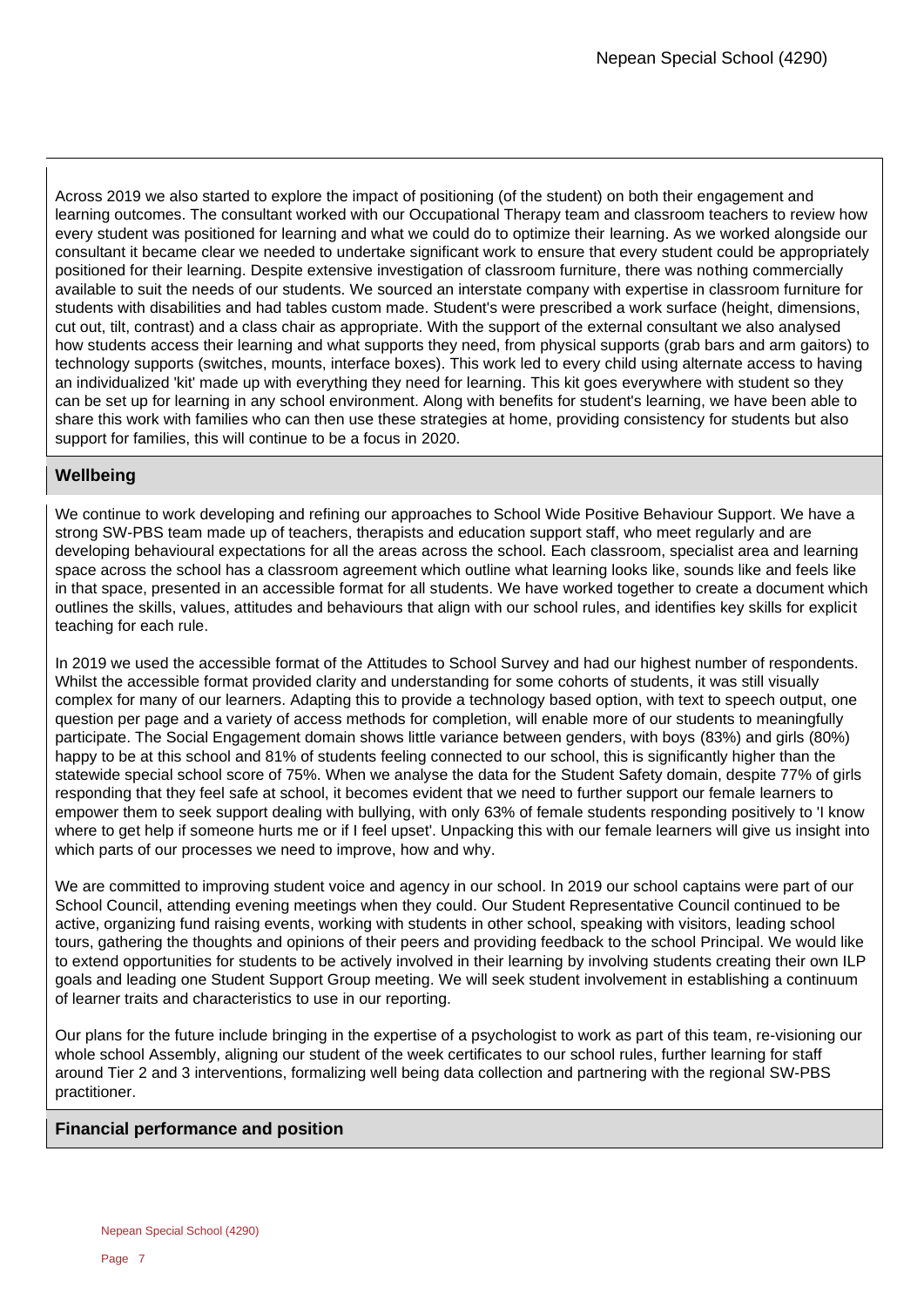This year we were able to maintain a surplus, which will support us in meeting the costs of 2020. We also have a number of key projects which need to be undertaken to ensure the health and well being of our students and staff, including undercover walkways to portable classrooms and shade areas in the playgrounds.

During 2019, in line with our Strategic Plan, our large expenditure items have been height adjustable desks, prescribed seating and switch kits to build our students access to learning. We have also invested heavily in consultancy and Learning Specialists to support student and staff learning in these areas. To lead the implementation and further development of Schoolwide Positive Behaviour Support (SWPBS), we also were able to invest in the employment of a specialist Occupational Therapist as well as a School Psychologist which has been exciting and assisted us in gaining momentum in moving toward SWPBS Fidelity.

We received nearly \$30,000.00 in Equity Funding and this has contributed to the cost of employment of these key personnel to lead our SWPBS initiative.

### **For more detailed information regarding our school please visit our website at <www.nepean.vic.edu.au>**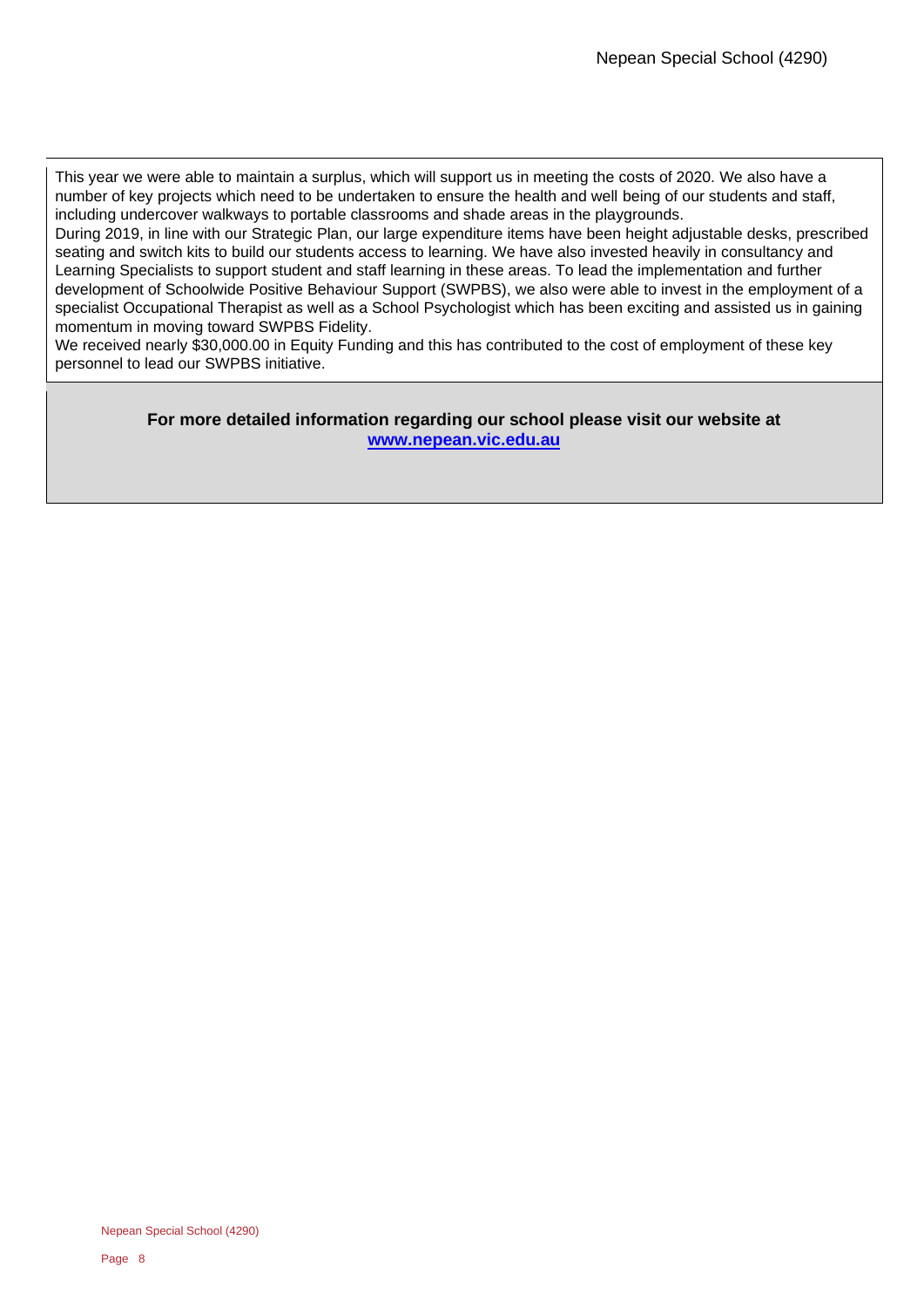

# **Performance Summary**

The Government School Performance Summary provides an overview of how this school is contributing to the objectives of the Education State and how it compares to other Victorian Government schools.

All schools work in partnership with their school community to improve outcomes for children and young people. Sharing this information with parents and the wider school community helps to support community engagement in student learning, a key priority of the Framework for Improving Student Outcomes.

Members of the community can contact the school for an accessible version of these data tables if required.

| Range of results for the middle 60% of Victorian Government Special Schools:<br>Key:<br>Results for this school: Median of all Victorian Government Special Schools:                                                                                                                                                                                                                          |                                                                                                                                                             |  |  |  |  |  |
|-----------------------------------------------------------------------------------------------------------------------------------------------------------------------------------------------------------------------------------------------------------------------------------------------------------------------------------------------------------------------------------------------|-------------------------------------------------------------------------------------------------------------------------------------------------------------|--|--|--|--|--|
| <b>School Profile</b>                                                                                                                                                                                                                                                                                                                                                                         |                                                                                                                                                             |  |  |  |  |  |
| <b>Enrolment Profile</b><br>A total of 133 students were enrolled at this school in 2019, 57 female and 76 male.<br>students.<br><b>Overall Socio-Economic Profile</b><br>Based on the school's Student Family Occupation and<br>Education index which takes into account parents'<br>occupations and education.                                                                              | 9 percent were EAL (English as an Additional Language) students and 3 percent ATSI (Aboriginal and Torres Strait Islander)<br>low<br>mid<br>high<br>low-mid |  |  |  |  |  |
| <b>Parent Satisfaction Summary</b><br>Measures the percent endorsement by parents on their<br>school satisfaction level, as reported in the annual Parent<br>Opinion Survey. The percent endorsement indicates the<br>percent of positive responses (agree or strongly agree).<br>Data is suppressed for schools with three or less<br>respondents to the survey for confidentiality reasons. | 0                                                                                                                                                           |  |  |  |  |  |
| <b>School Staff Survey</b><br>Measures the percent endorsement by staff on School<br>Climate, as reported in the annual School Staff Survey. The<br>percent endorsement indicates the percent of positive<br>responses (agree or strongly agree).<br>Data is suppressed for schools with three or less<br>respondents to the survey for confidentiality reasons.                              | 0<br>100                                                                                                                                                    |  |  |  |  |  |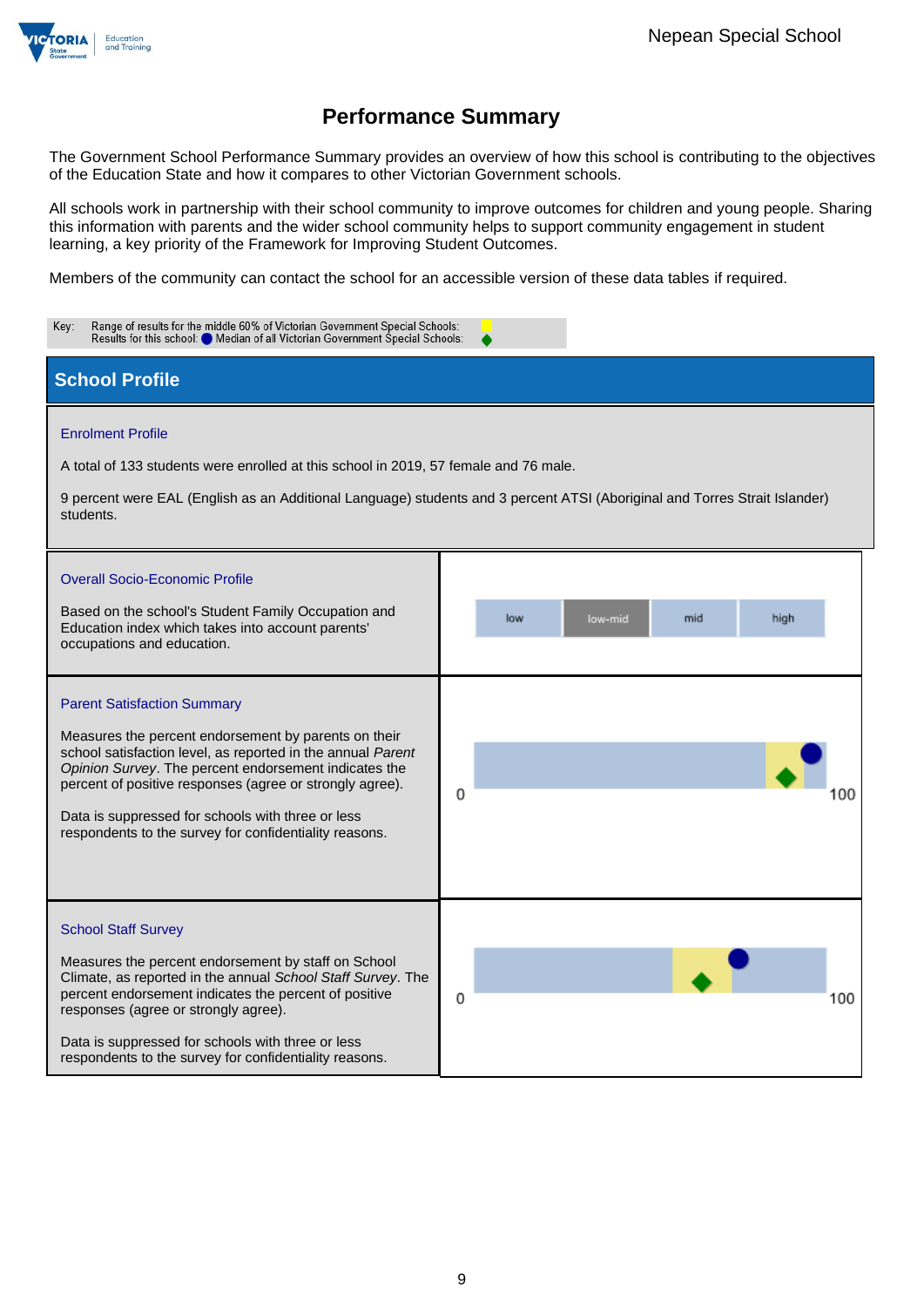

# **Performance Summary**

| Achievement                                                                                                                                                                                                                        | <b>Student Outcomes</b>                          |
|------------------------------------------------------------------------------------------------------------------------------------------------------------------------------------------------------------------------------------|--------------------------------------------------|
| Teacher Judgement of student<br>achievement<br>Percentage of students working at<br>each Standard in:<br>English<br>$\bullet$<br><b>Mathematics</b><br>$\bullet$<br>For further details refer to How to<br>read the Annual Report. | <b>Results: English</b><br>No Data Available     |
|                                                                                                                                                                                                                                    | <b>Results: Mathematics</b><br>No Data Available |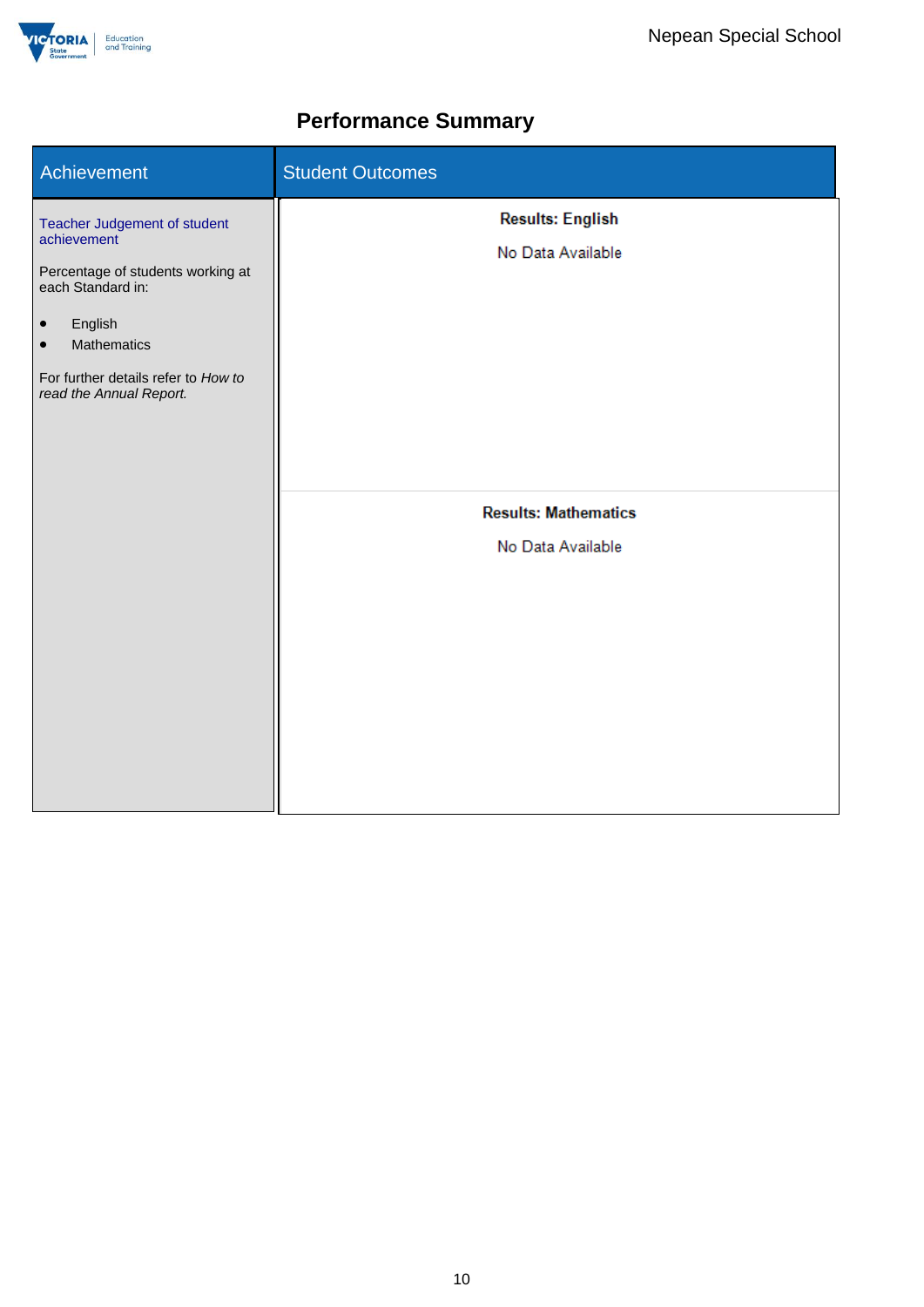

# **Performance Summary**

| Engagement                                                                                                                                                                                                                                                                              | <b>Student Outcomes</b>                                         |              |                   |               |               |                            |
|-----------------------------------------------------------------------------------------------------------------------------------------------------------------------------------------------------------------------------------------------------------------------------------------|-----------------------------------------------------------------|--------------|-------------------|---------------|---------------|----------------------------|
| <b>Average Number of Student Absence</b><br><b>Days</b><br>Average days absent per full time<br>equivalent (FTE) student per year.<br>Common reasons for non-attendance<br>include illness and extended family<br>holidays.<br>Absence from school can impact on<br>students' learning. | Year<br>2016<br>Average absence days<br>32.9                    | 2017<br>35.9 |                   | 2018<br>33.7  | 2019<br>35.2  | 4-year<br>average<br>34.4  |
| <b>Exit destinations</b><br>Percentage of students going on to further<br>studies or full-time employment.<br>Note: This measure uses data from the<br>previous year. Data excludes destinations<br>recorded as 'Unknown'.                                                              | Year<br>% of students to further studies or 100.0<br>employment | 2016         | 2017<br><b>ND</b> | 2018<br>100.0 | 2019<br>100.0 | 4-year<br>average<br>100.0 |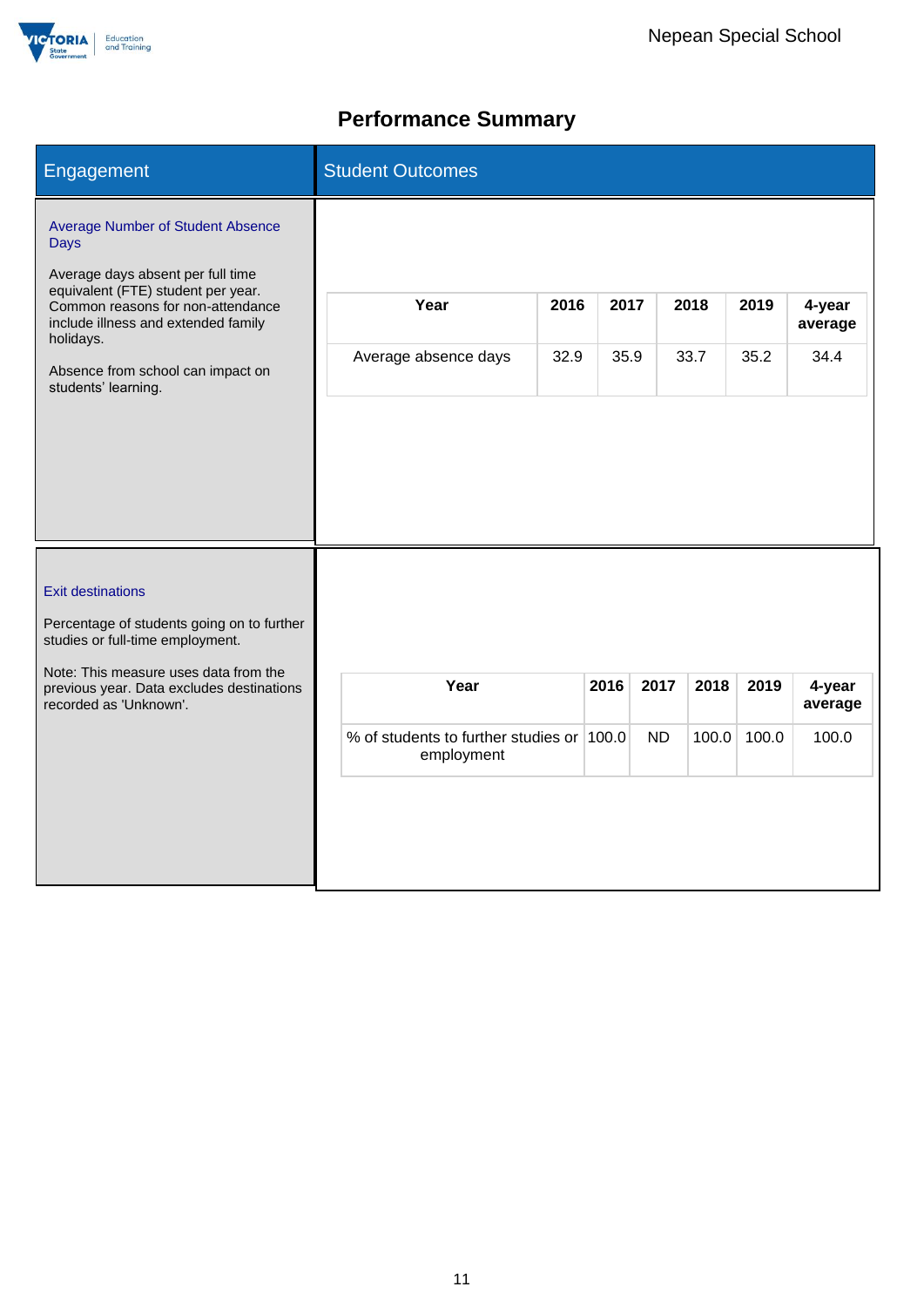

# **Financial Performance and Position**

*Commentary on the financial performance and position is included in the About Our School section at the start of this report*

| <b>Financial Performance - Operating Statement</b><br>Summary for the year ending 31 December, 2019 |               | Financial Position as at 31 December, 2019     |               |
|-----------------------------------------------------------------------------------------------------|---------------|------------------------------------------------|---------------|
| <b>Revenue</b>                                                                                      | <b>Actual</b> | <b>Funds Available</b>                         | <b>Actual</b> |
| <b>Student Resource Package</b>                                                                     | \$7,625,611   | <b>High Yield Investment Account</b>           | \$414,370     |
| <b>Government Provided DET Grants</b>                                                               | \$1,178,947   | <b>Official Account</b>                        | \$55,034      |
| Government Grants Commonwealth                                                                      | \$8,498       | <b>Other Accounts</b>                          | \$0           |
| <b>Government Grants State</b>                                                                      | \$9,725       | <b>Total Funds Available</b>                   | \$469,404     |
| <b>Revenue Other</b>                                                                                | \$170,432     |                                                |               |
| <b>Locally Raised Funds</b>                                                                         | \$64,222      |                                                |               |
| <b>Capital Grants</b>                                                                               | \$20,000      |                                                |               |
| <b>Total Operating Revenue</b>                                                                      | \$9,077,435   |                                                |               |
| Equity <sup>1</sup>                                                                                 |               |                                                |               |
| Equity (Social Disadvantage)                                                                        | \$29,028      |                                                |               |
| <b>Equity Total</b>                                                                                 | \$29,028      |                                                |               |
| <b>Expenditure</b>                                                                                  |               | <b>Financial Commitments</b>                   |               |
| Student Resource Package <sup>2</sup>                                                               | \$7,018,949   | <b>Operating Reserve</b>                       | \$175,529     |
| <b>Books &amp; Publications</b>                                                                     | \$37          | Asset/Equipment Replacement < 12 months        | \$240,000     |
| <b>Communication Costs</b>                                                                          | \$8,932       | Capital - Buildings/Grounds < 12 months        | \$210,000     |
| Consumables                                                                                         | \$93,558      | Maintenance - Buildings/Grounds < 12<br>months | \$40,000      |
| Miscellaneous Expense <sup>3</sup>                                                                  | \$220,301     | <b>Total Financial Commitments</b>             | \$665,529     |
| <b>Professional Development</b>                                                                     | \$38,582      |                                                |               |
| <b>Property and Equipment Services</b>                                                              | \$429,770     |                                                |               |
| Salaries & Allowances <sup>4</sup>                                                                  | \$287,956     |                                                |               |
| Trading & Fundraising                                                                               | \$4,843       |                                                |               |
| <b>Travel &amp; Subsistence</b>                                                                     | \$13,436      |                                                |               |
| <b>Utilities</b>                                                                                    | \$67,086      |                                                |               |
| <b>Total Operating Expenditure</b>                                                                  | \$8,183,451   |                                                |               |
| <b>Net Operating Surplus/-Deficit</b>                                                               | \$893,984     |                                                |               |
| <b>Asset Acquisitions</b>                                                                           | \$113,002     |                                                |               |

(1) The Equity funding reported above is a subset of overall revenue reported by the school

(2) Student Resource Package Expenditure figures are as of 26 February 2020 and are subject to change during the reconciliation process.

(3) Misc Expenses may include bank charges, health and personal development, administration charges, camp/excursion costs and taxation charges.

(4) Salaries and Allowances refers to school-level payroll.

*All funds received from the Department, or raised by the school, have been expended, or committed to subsequent years, to support the achievement of educational outcomes and other operational needs of the school, consistent with Department policies, School Council approvals and the intent/purposes for which funding was provided or raised.*